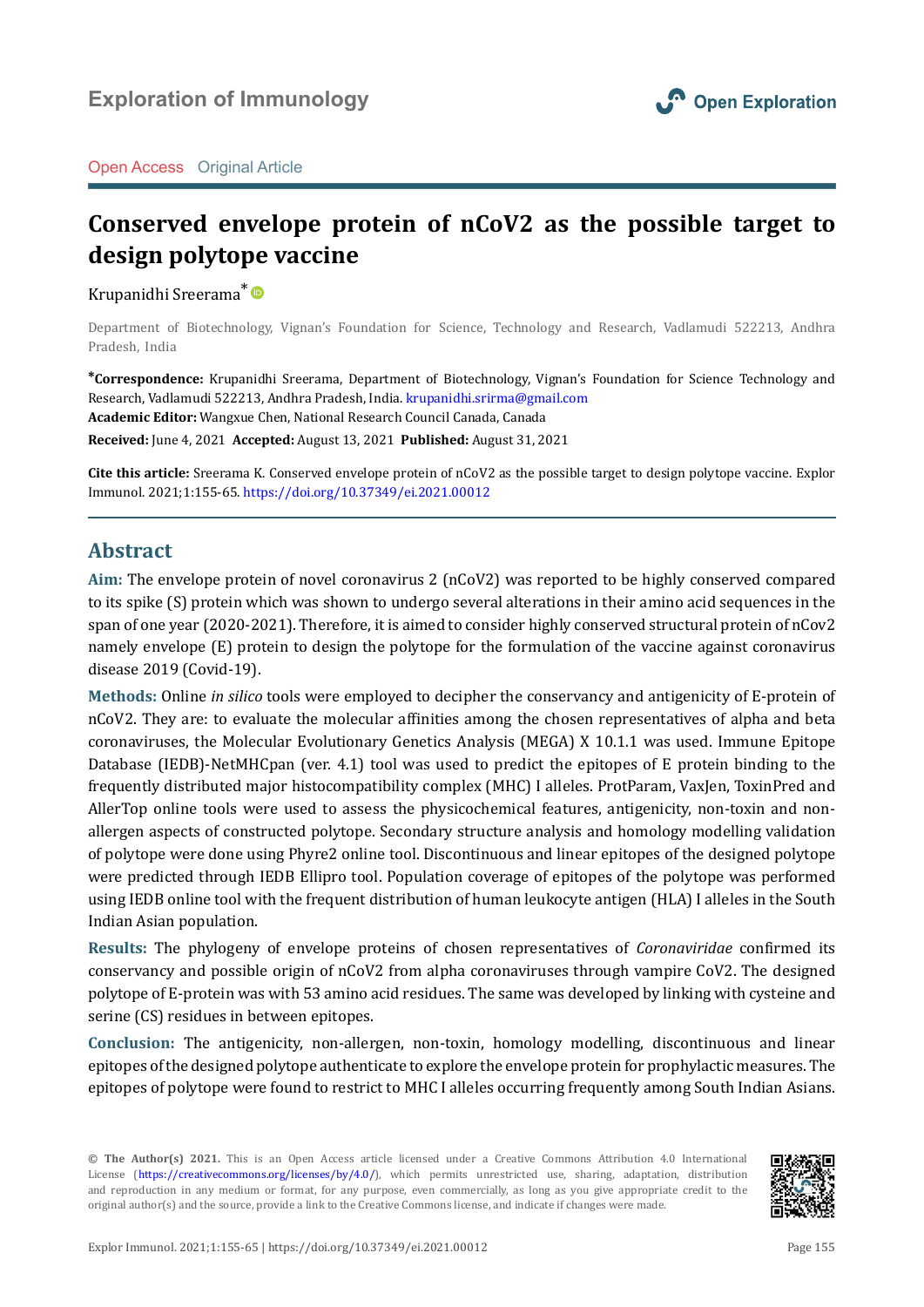## **Keywords**

Severe acute respiratory syndrome novel coronavirus 2, envelope protein, polytope, vaccine design, South Indian Asians

## **Introduction**

The coronavirus disease 2019 (Covid-19) is an unanticipated pandemic and it became uncontrolled for a period of six months in the beginning of the year 2020 [\[1](#page-9-0)]. Its severity was witnessed by losing several fellow men, women and children of all ages. People experienced both its first wave and also recurrence of second wave in a short duration with the same intensity of severity. To some extent, the treatment regimens which included supplementation with oxygen, quarantine, plasma therapy, anti-inflammatory, and anti-viral drugs saved more than half of the victims. In the long run, to avoid Covid-19 recurrence, it is advisable to take precautionary measures such as the production of prophylactic vaccines and mass immunization.

Several scientists across the world have come out with the design and formulations of vaccines using the S protein of nCoV[2](#page-9-1) [2-[4\]](#page-9-2). A few biopharma industries also have made vaccines with the S protein as a main target antigen. However, it is noticed that there is the viral escape due to mutations in amino acid residues of S protein [\[5](#page-9-3)-[7\]](#page-9-4) and hence the designed vaccines may not be totally appropriate. As this phenomenon of mutation is nurtured by natural selection, an alternative strategy needs to be taken to avoid its recurrence. Hence, in the present article, the envelope (E) protein of nCoV2 which is highly conserved and small structural protein is considered to design a polytope.

In brief, envelope protein of coronaviruses is designated as E protein. This is found as the smallest among the structural proteins of coronaviruses. It plays a significant role in the life cycle of virus which includes the assembly, envelope formation, pathogenesis and budding [\[8](#page-9-5), [9\]](#page-9-6). By participating as viroporin, E protein allows the flux of ions and enzymes for its replication  $[8, 9]$  $[8, 9]$  $[8, 9]$ . Further, it is found to prompt pro-inflammatory pathways. Abdelmageed et al. [[8\]](#page-9-5) have designed a multiepitope-based peptide vaccine using the E-protein and suggested as the promising candidate for prophylactic vaccine to cover the population of China, Europe and East Asia. Further, these authors have designed ten peptides from E protein and evaluated molecular docking of ligand epitopes with HLA-A\*02.01 (human leukocyte antigen). In yet another instance, Tilocca et al. [[9\]](#page-9-6) have shown the major immunogenic domains of E protein. Therefore, considering the importance of E protein to build in the literature, in the present study the E protein of nCoV2 is chosen to explore its conservancy and design of polytope to meet the on-going challenges in the Covid-19 pandemic.

## **Material and Methods**

### **Multiple sequence alignment**

The representative envelope protein sequences, each with ~75 residues, of *Coronaviridae* were browsed from GenBank database. A total of eight envelope protein sequences comprising of Middle East respiratory syndrome (MERS), severe acute respiratory syndrome coronavirus (SARS CoV) 1 and SARS CoV2 were selected. The aim of choosing the representative sequences was to assess the envelope protein residue conservancy among the chosen sequences, phylogenetic and evolutionary affinities with their possible ancestry. These protein sequences of envelope proteins were retrieved in a notepad in FASTA format. The phylogenetic software suit namely MEGA X 10.1.1 version [\[10\]](#page-9-7) was used for creating multiple sequence alignment using 'MUSCLE' option. The aligned file was exported in Mega format to the desktop.

### **Phylogeny**

The multiple aligned sequences of the representative envelope proteins of *Coronaviridae* in Mega format were retrieved again in MEGA10.1.1 suit and conducted the phylogeny in maximum likelihood method with a bootstrap value of 100. The positions of amino acids in the aligned sequences containing gaps and possible missing data were allowed to eliminate in the chosen method. The resultant phylogenetic tree was retrieved in Pan Gu (PNG) format with the display of bootstrap value at each node along with the branch lengths of each operational taxonomic units (OTU) representing the possible recency of their emergence.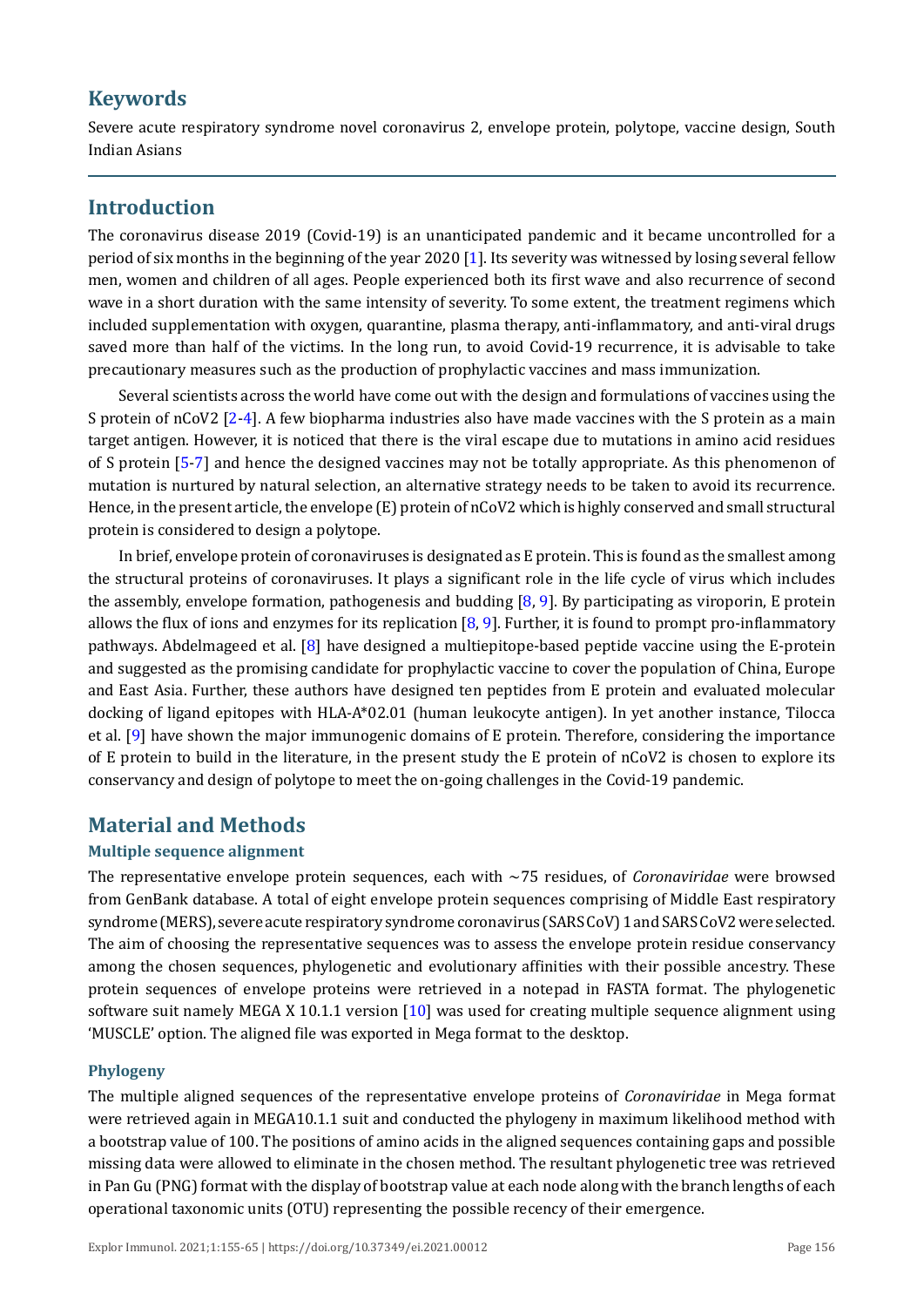#### **Design of polytope**

The Immune Epitope Database (IEDB) online tool was employed to derive epitopes of the envelope protein sequence of SARS CoV2 namely gi|1826682072|gb|QIS30437.1| [\[11](#page-9-8)]. Upon submission of 75 residues bearing E protein sequence in IEDB analysis resource NetMHCpan (ver. 4.1) tool window with the option of most frequent occurrence of (major histocompatibility complex) MHC I alleles, there resulted an innumerable number of combinations. Of which, the first five epitopes with more than 75% score were chosen in the present study. These five epitopes were linked with a linker comprising of two amino acid residues cysteine and serine (CS) to facilitate *in vivo* proteasome cleavage and to display as a single unit namely polytope for further physico-chemical analyses, secondary structure determination, homology modelling, validation and population coverage.

### **Physico-chemical features of the polytope**

The online tool namely ProtParam was used to evaluate the physico-chemical features of the derived polytope namely number of amino acid residues, molecular weight, isoelectric point (pI), number of charged residues, half-life, instability index, aliphatic index and grand average of hydropathicity (GRAVY) values.

#### **Prediction of antigenicity, toxicity and allergenicity of polytope**

The antigenicity of polytope of envelope protein was predicted through [http://www.ddg-pharmfac.net/](http://www.ddg-pharmfac.net/vaxijen/VaxiJen/VaxiJen.html) [vaxijen/VaxiJen/VaxiJen.html](http://www.ddg-pharmfac.net/vaxijen/VaxiJen/VaxiJen.html). The confirmation of designed polytope free from toxicity and allergenicity were evaluated through online tools <https://webs.iiitd.edu.in/raghava/toxinpred/>and [http://www.pharmfac.](http://www.pharmfac.net/allertop) [net/allertop](http://www.pharmfac.net/allertop) respectively.

#### **Secondary structure analysis and homology modeling validation**

The online tool namely Phyre2 and PEP2D were employed to determine the secondary structure analysis and homology modelling for the polytope of envelope protein of SARS CoV2. The Ramachandran plot, displaying most of the residues of polytope in the favoured region within the phi and psi values namely -40 to -90 and -50 to -10 respectively, indicated the predominance of alpha helix, was retrieved for the polytope through <https://saves.mbi.ucla.edu/results?job=715968&p=procheck>.

### **Prediction of discontinuous and linear epitopes within the designed polytope of envelope protein**

Prediction of epitopes was done using online tool namely IEDB Ellipro. Two sets of discontinuous and three sets of linear epitopes were obtained and the score of each residue of polytope was displayed. The poses showed *in silico* binding of these predicted epitopes with an antibody.

### **Predicted population coverage of the derived polytope**

The IEDB online tool was explored with an input of polytope sequence and the most frequent distribution of HLA class I alleles in South Indian Asian population namely HLA-A\*01:01(8.36%), HLA-A\*02:01(3.81%), HLA-A\*24:01(11.25%), HLA-A\*31:01 (6.74%), HLA-B\*07:01 (2.29%) and HLA-B\*15:01 (3.60%). The resultant values showed the percent coverage and restriction of each epitope with respective HLAI.

### **Results**

The nCoV2 is having five structural proteins. Of which, S protein in the span of one year (2020-2021) was shown to undergo several alterations in their amino acid sequences [\[6](#page-9-9)]. Even then, a few firms are focusing on the preparations of vaccines that are targeting to neutralize the epitopes of S proteins. Hence, these vaccines in the long run may not give an anticipated prophylactic protection to the vaccinated subjects. Therefore, it is aimed to consider highly conserved structural protein of nCov2 namely envelope protein to design the polytope for the formulation of the vaccine against Covid-19.

The eight E protein sequences chosen from *Coronaviridae* displayed a phylogram ([Figure 1](#page-3-0)) that revealed significant features. There are three primary clusters and two secondary clusters in the phylogram. The two secondary clusters were rooted on the primary cluster 1 [\(Figure 1\)](#page-3-0) comprising of representatives from alpha coronavirus and Feline coronavirus suggesting that these must have contributed to the evolutionary origin of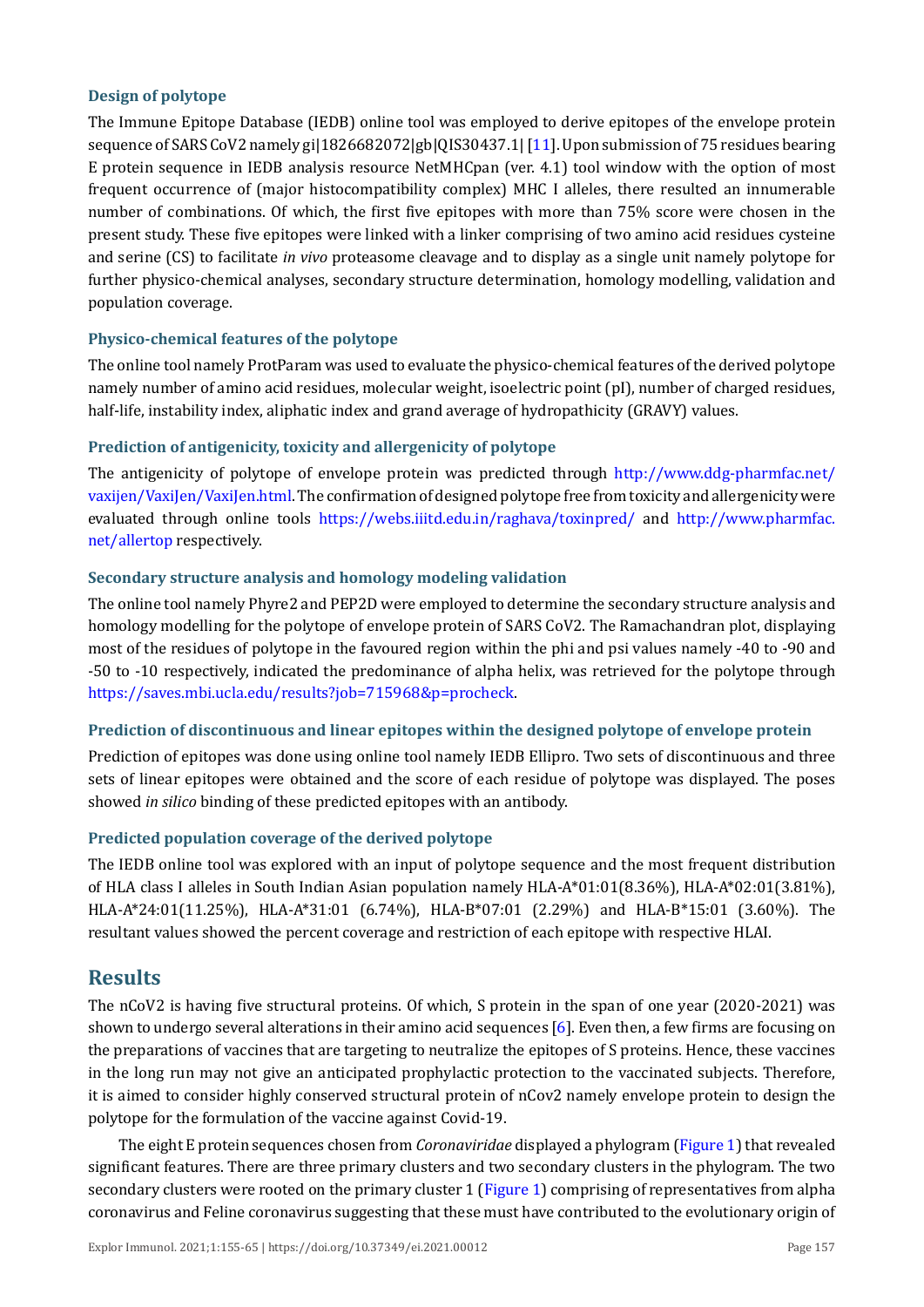<span id="page-3-0"></span>beta coronaviruses and the branch length of alpha coronavirus is 1.029 indicating that it is an ancient strain. Further, the primary cluster 3 along with its secondary cluster ([Figure 1\)](#page-3-0) showed the grouping of the MERS coronaviruses as one cluster, of course due to their similar taxonomic affinities [\[7\]](#page-9-4). Interestingly, the off-shoot of SARS CoV1 having a branch length of 1.007 and paired with the cluster 2 which represents SARS CoV2. Both these OTUs have evolved from East Asia. Moreover, the cluster 2 ([Figure 1](#page-3-0)) showed yet another significant observation that the vampire and human SARS CoV2 are paired together with least branch lengths (0.817) showing recency of their emergence with highest affinities.



**Figure 1.** Evolutionary analysis of envelope protein of SARS CoV2 by Maximum Likelihood method conducted in MEGA X 10.1.1. The evolutionary history of representative envelope proteins is inferred by using the Maximum Likelihood method and JTT matrixbased model [1]. The tree with the highest log likelihood (-677.16) is shown. The built-in discrete Gamma distribution is used to model evolutionary rate differences among sites. This analysis involved 8 amino acid sequences. All positions containing gaps and missing data are eliminated.

1. gi|469569414|gb|AGH58723.1| E protein [MERS Jordan-N3/2012] (1.029)

2. gi|426205773|gb|AFY13312.1| E protein [MERS BetacoronavirusEngland 1] (1.029)

3. gi|429535811|ref|YP\_007188584.1| [MERS Betacoronavirus England 1] (1.029)

4. gi|1201295689|pdb|5X29| E Chain [SARS CoV1] (1.007)

5. gi|1826682072|gb|QIS30437.1| [SARS CoV2, USA] (0.817)

6. gi|1835922054|sp|P0DTC4.1| Vampire bat\_ CoV (0.817)

7. gi|1784473036|gb|QGX41971.1| [Alphacoronavirus sp.] (1.029)

8. gi|1973062066|gb|QRF79973.1| [Feline coronavirus] (0.931)

Branch length of each OTU is shown in parentheses

The IEDB online tool was employed for predicting the MHC I binding affinities. The representative envelope protein sequence (gi|1826682072|gb|QIS30437.1|) [\[11\]](#page-9-8) having affinities with the other two chosen SARS CoVs [\(Figure 1](#page-3-0)) was submitted to NetMHCpan (ver 4.1) tool with frequently occurring MHC class I alleles. This yielded innumerable epitopes, of which the first five epitopes with good score in the range of 0.78-0.93 ([Table 1](#page-3-1)) were chosen. They were showing the binding affinities with MHC I. These residues were found located in the range of 51-69 of envelope protein sequence. These epitopes were linked with CS residues to allow the possible *in vivo* proteolysis and to construct an *in silico* polytope.

<span id="page-3-1"></span>

| Table 1. MHC Class I binding predictions of multiepitopes of envelope protein of SARS CoV2 deduced through the IEDB analysis |
|------------------------------------------------------------------------------------------------------------------------------|
| resource NetMHCpan (ver. 4.1) tool with frequently occurring MHC Class I alleles                                             |

| <b>Allele</b> | <b>Start</b> | End | Length | <b>Peptide</b>   | <b>Score</b> | Rank |
|---------------|--------------|-----|--------|------------------|--------------|------|
| HLA-A*31:01   | 61           | 69  | 9      | <b>RVKNLNSSR</b> | 0.939976     | 0.01 |
| HLA-B*08:01   | 57           | 65  | 9      | <b>YVYSRVKNL</b> | 0.894984     | 0.02 |
| HLA-B*15:01   | 51           | 59  | 9      | <b>LVKPSFYVY</b> | 0.890774     | 0.03 |
| HLA-A*02:01   | 50           | 58  | 9      | <b>SLVKPSFYV</b> | 0.846768     | 0.06 |
| HLA-A*02:03   | 57           | 65  | 9      | <b>YVYSRVKNL</b> | 0.783029     | 0.06 |

The physicochemical features of the *in silico* generated polytope was shown in [Table 2.](#page-4-0) Interestingly, it was shown that its pI was found in the alkaline range and its half-life was shown as one hour. Further, this polytope was found stable with an instability index value of 37.72. The GRAVY that represents hydrophobicity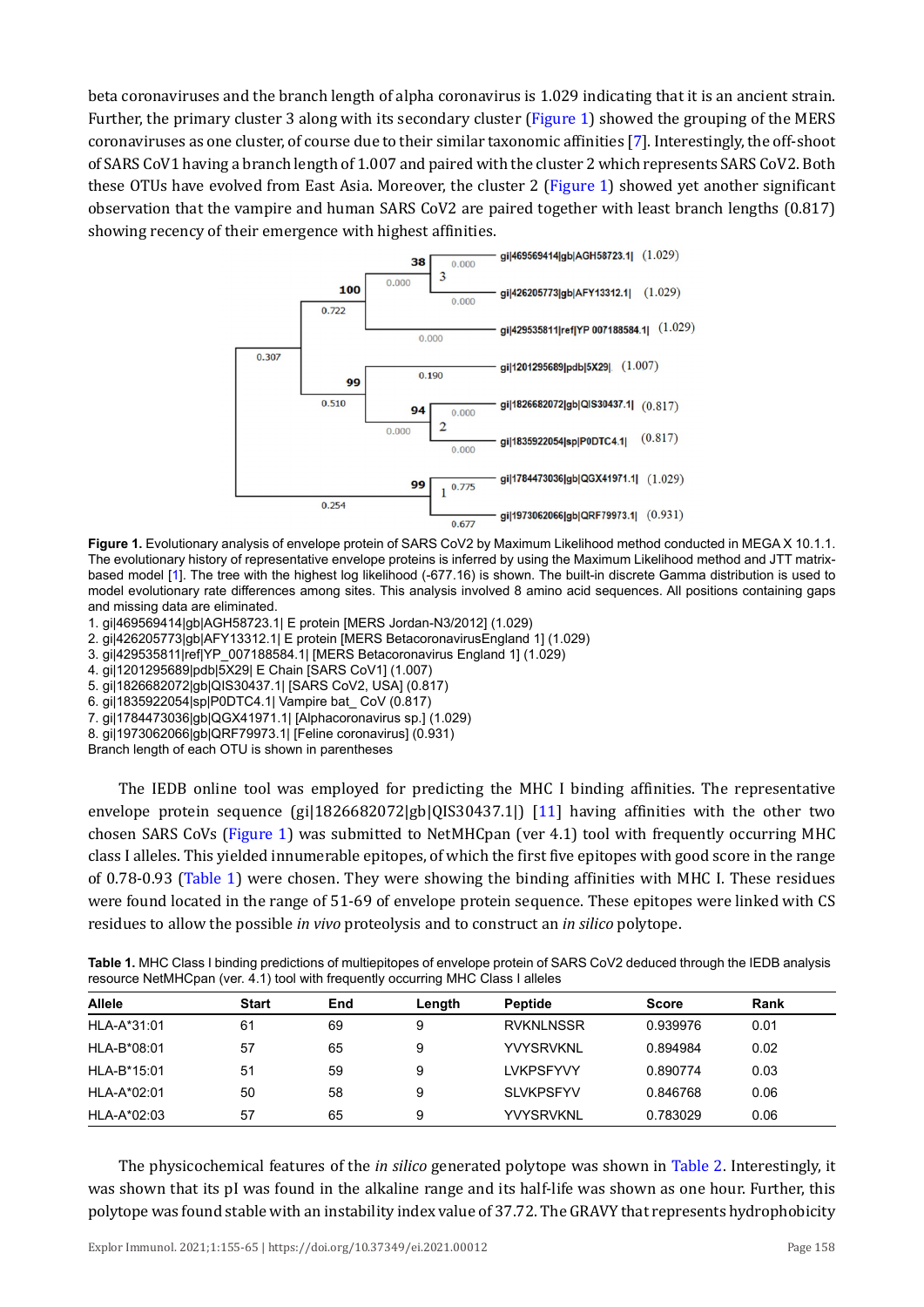of the polytope was importantly shown within the acceptable range of -2.0 to +2.0 indicating that the designed polytope is more hydrophilic and soluble in aqueous environment. The homology modelling of the polytope shown in [Figure 2](#page-4-1) was retrieved from the online tool, Phyre2. The predicted model was predominantly with alpha helix, short coils and two turns at the position of proline residues [\(Figure 3](#page-4-2)). Majority of residues of the proposed polytope were found placed in the most favourable region in the Ramachandran plot (RP) validating its alpha helical secondary structure [\(Figure 4\)](#page-5-0). The predicted antigenicity of the polytope was shown to be 0.6456 by VaxiJen tool. The AllerTop tool indicated that the envisaged polytope was found to be non-allergen. The ToxiPred online tool predicted the designed polytope as non-toxin ([Table 3](#page-5-1)). The ToxiPred also indicated the reasonable values of hydrophilicity that would facilitate polytope to interact in an aqueous environment. The discontinuous and linear epitopes of polytope envelope protein were predicted using IEDB-Ellipro online tool [\(Table 4](#page-6-0)). There were two sets of discontinuous and three sets of linear epitopes predicted as mimotopes which showed binding poses with an antibody ([Figure](#page-6-1) 5). The MHC I alleles of Indian Asian population was considered to validate the envisaged epitopes to restrict their binding with a reasonable affinity score and percent coverage as shown in [Figure 6](#page-6-2) and [Table 5](#page-7-0).

<span id="page-4-0"></span>**Table 2.** Physicochemical features of polytope are derived using online ProtParam tool [\(https://web.expasy.org/cgi-bin/protparam/](https://web.expasy.org/cgi-bin/protparam/protparam) [protparam](https://web.expasy.org/cgi-bin/protparam/protparam))

<span id="page-4-1"></span>

| <b>Number</b><br>of amino<br>acids in the<br>polytope | МW      | рI   | <b>Total number</b><br>of negatively<br>charged residues<br>(Asp+Glu) | Total number of<br>positively charged life in mammalian<br>residues<br>(Arg+Lys) | <b>Estimated half-</b><br>reticulocytes in<br>vitro | Ш      | <b>Aliphatic GRAVY</b><br>index |          |
|-------------------------------------------------------|---------|------|-----------------------------------------------------------------------|----------------------------------------------------------------------------------|-----------------------------------------------------|--------|---------------------------------|----------|
| 53                                                    | 6199.28 | 9.79 | 0                                                                     | 9                                                                                | 1 hour                                              | 37.72  | 86.04                           | $-0.004$ |
|                                                       |         |      |                                                                       |                                                                                  |                                                     | Stable |                                 |          |



<span id="page-4-2"></span>



**Figure 3.** Secondary structure analysis of polytope of envelope protein derived through PEP2D online tool. H: helix; E: strand; C: coil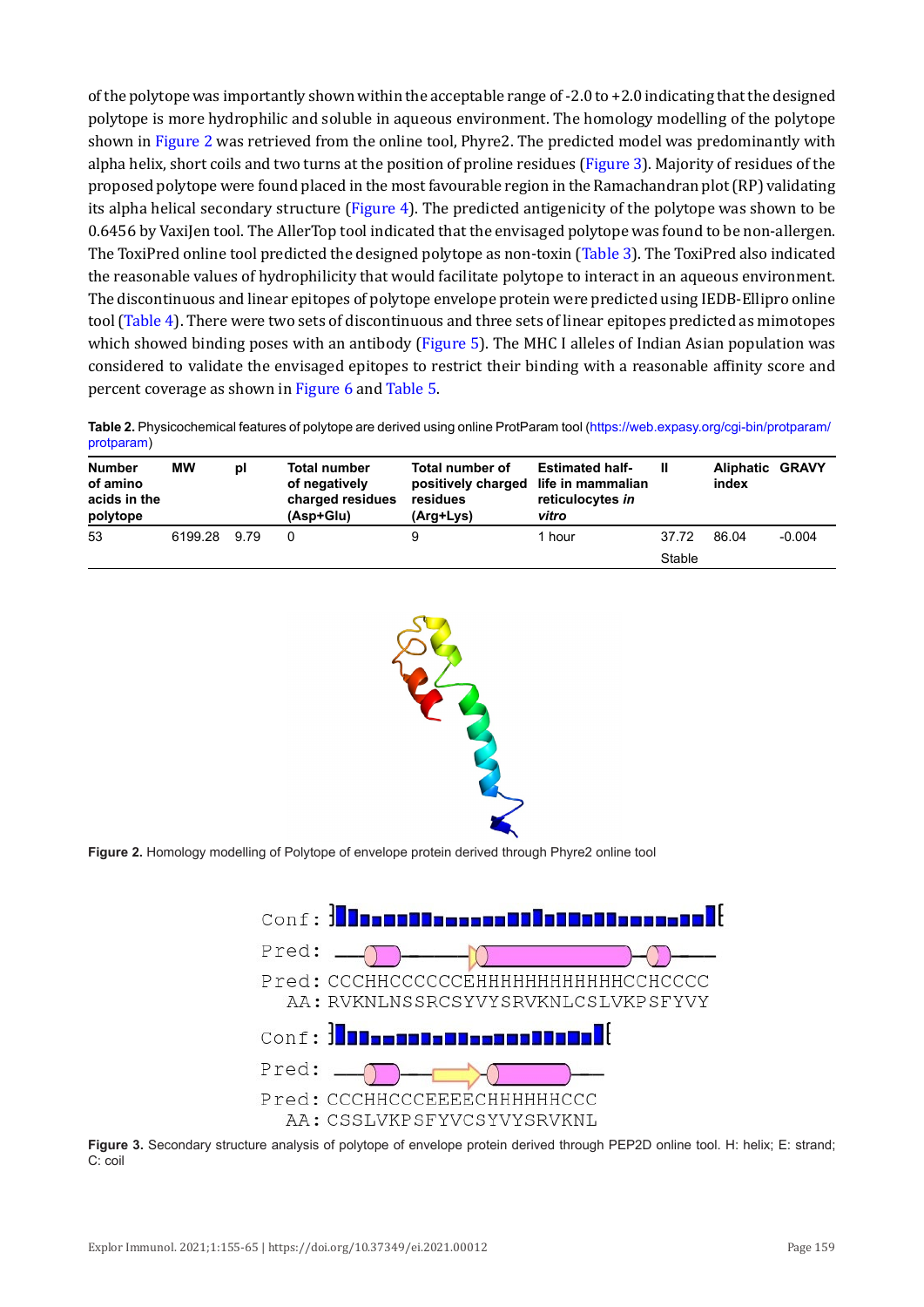<span id="page-5-0"></span>

**Figure 4.** The Ramachandran plot derived through <https://saves.mbi.ucla.edu/results?job=715968&p=procheckshowing> the distribution of amino acid residues of designed polytope of E protein. 73% of amino acids in the polytope are placed in the most favoured region of the plot. The position of the residues indicates that the polytope is predominantly alpha helix

<span id="page-5-1"></span>

| Table 3. Prediction of toxicity score of fragmented polytope (< 50 residues) of envelope protein using ToxinPred tool (https://webs. |  |
|--------------------------------------------------------------------------------------------------------------------------------------|--|
| iiitd.edu.in/raghava/toxinpred/multi_submitfreq_S.php?ran=91595)                                                                     |  |

| <b>Peptide</b> | <b>Peptide Sequence</b>                          | SVM*<br><b>Score</b> | <b>Prediction</b> | Hvdro-<br>phobicity | Hvdro-<br>pathicity | Hydro-<br>philicity | Charge | <b>Molecular</b><br>Weight |
|----------------|--------------------------------------------------|----------------------|-------------------|---------------------|---------------------|---------------------|--------|----------------------------|
|                | RVKNLNSSRCSYVYSRVKN-<br><b>LCSLVKPSFYVYCSSLV</b> | -0.79                | Non-Toxin         | $-0.18$             | 0.05                | $-0.27$             | 6.00   | 4263.55                    |
| 2              | <b>KPSFYVCSYVYSRVKNL</b>                         | $-1.01$              | Non-Toxin         | $-0.14$             | $-0.11$             | $-0.37$             | 3.00   | 2166.82                    |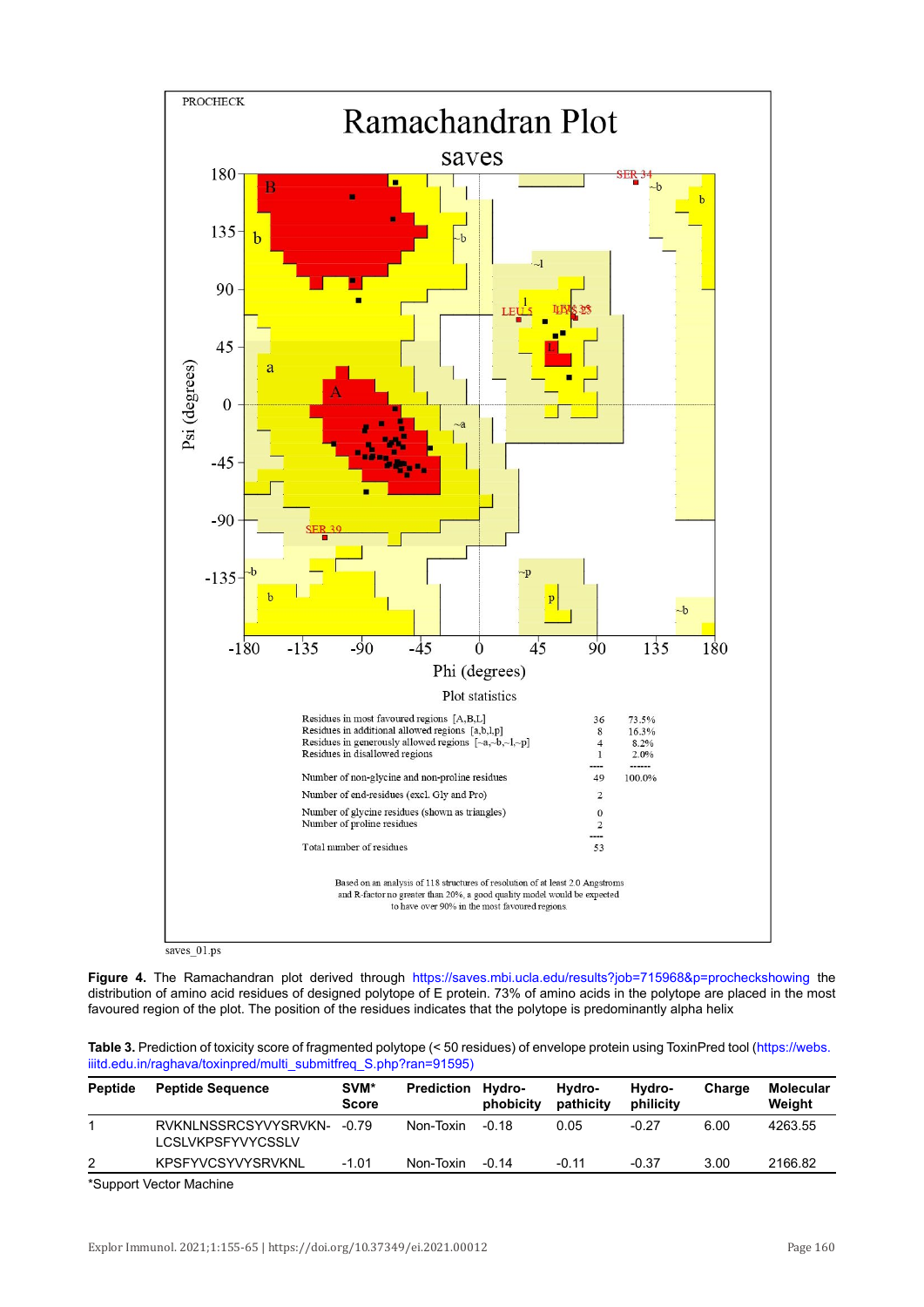<span id="page-6-0"></span>**Table 4.** Predicted discontinuous and linear epitopes of polytope of envelope protein of SARS CoV2 using [http://tools.iedb.org/](http://tools.iedb.org/ellipro/result/predict/) [ellipro/result/predict/](http://tools.iedb.org/ellipro/result/predict/)

|              | <b>Predicted Discontinuous Epitope(s)</b>                                                                     |     |                    |                           |              |  |  |  |
|--------------|---------------------------------------------------------------------------------------------------------------|-----|--------------------|---------------------------|--------------|--|--|--|
| No.          | <b>Residues</b>                                                                                               |     |                    | <b>Number of residues</b> | <b>Score</b> |  |  |  |
| $\mathbf{1}$ | :V2, :K3, :N4, :L5, :N6, :S7, :S8                                                                             |     |                    | 11                        | 0.645        |  |  |  |
| 2            | :P26, :F28, :Y29, :V30, :Y31, :C32, :S33, :S34, :L35, :V36, :K37, 5<br>0.577<br>:P38, S39, Y41, V42, C43, S44 |     |                    |                           |              |  |  |  |
|              | <b>Predicted Linear Epitope(s)</b>                                                                            |     |                    |                           |              |  |  |  |
| No.          | <b>Start</b>                                                                                                  | End | <b>Peptide</b>     | <b>Number of residues</b> | <b>Score</b> |  |  |  |
|              |                                                                                                               | 9   | <b>RVKNLNSSR</b>   | 9                         | 0.755        |  |  |  |
| 2            | 28                                                                                                            | 38  | <b>FYVYCSSLVKP</b> | 11                        | 0.645        |  |  |  |
| 3            | 40                                                                                                            | 44  | <b>FYVCS</b>       | 5                         | 0.577        |  |  |  |

<span id="page-6-1"></span>

<span id="page-6-2"></span>**Figure 5.** Predicted discontinuous (A) and linear epitopes (B) of polytope shown in poses anchoring to an antibody derived through IEDB-ElliPro software tool



**Figure 6.** The grid showing the individual residue score of polytope anchoring to an antibody derived through IEDB-ElliPro software tool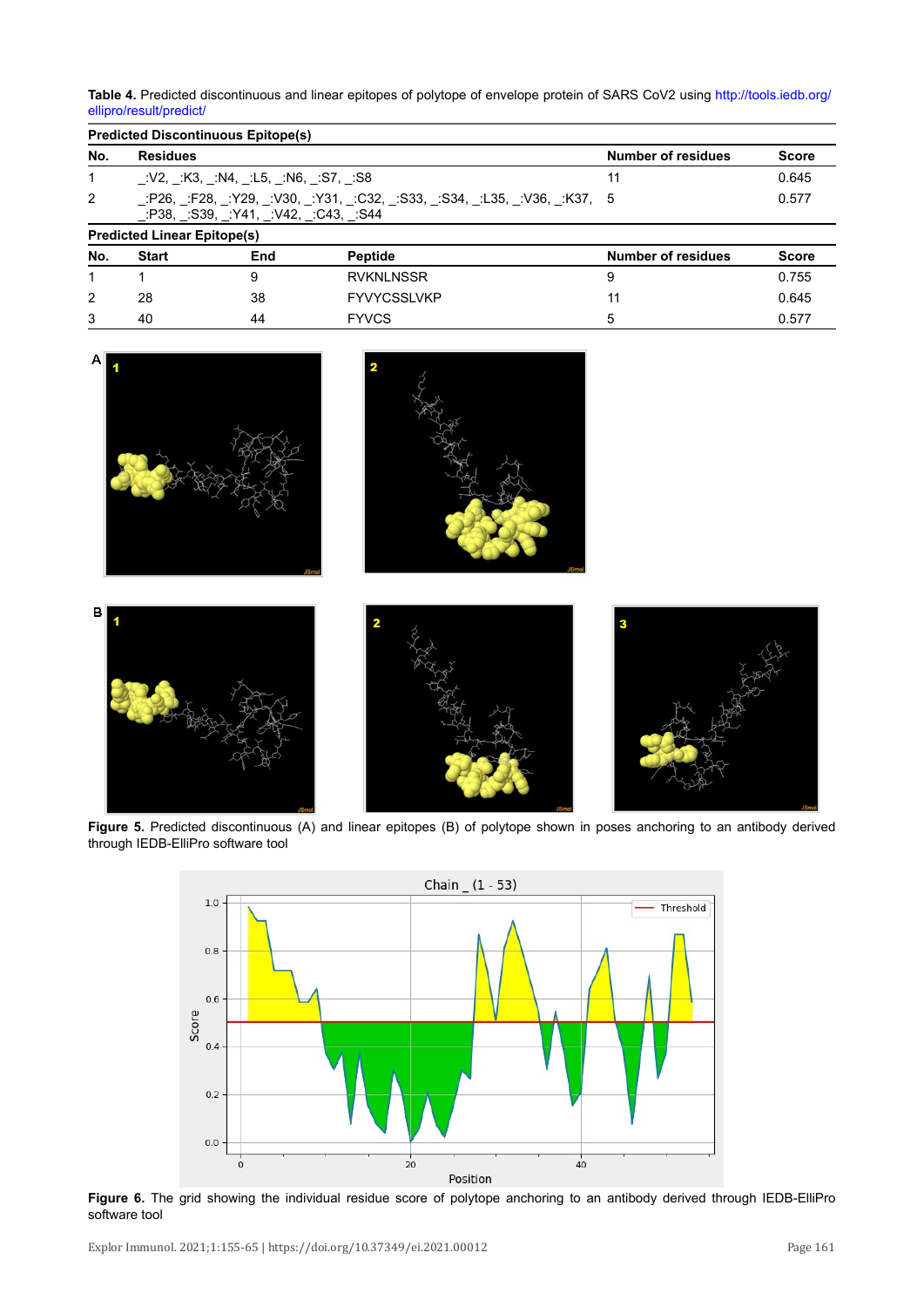| Epitope                            | <b>HLA allele</b><br>Coverage<br>[genotypic frequency (%)] |                              |                              |                               |                              |                       | <b>Total</b><br><b>HLA</b>   |      |
|------------------------------------|------------------------------------------------------------|------------------------------|------------------------------|-------------------------------|------------------------------|-----------------------|------------------------------|------|
|                                    | <b>Class I</b>                                             | <b>HLA-A*01:01</b><br>(8.36) | <b>HLA-A*02:01</b><br>(3.81) | <b>HLA-A*24:02</b><br>(11.25) | <b>HLA-A*31:01</b><br>(6.74) | HLA-B*07:02<br>(2.29) | <b>HLA-B*15:01</b><br>(3.60) | hits |
| Epitope #1:<br><b>RVKNLNSSR</b>    | 45.68%                                                     | $+$                          | $+$                          | $+$                           | $\ddot{}$                    | $+$                   | $\ddot{}$                    | 6    |
| Epitope #2:<br><b>YVYSRVKNL</b>    | 45.68%                                                     | $+$                          | $+$                          | ÷                             | $\ddot{}$                    | $\ddot{}$             | $\ddot{}$                    | 6    |
| Epitope #3:<br><b>LVKPSFYVY</b>    | 45.68%                                                     | $+$                          | $+$                          | ÷                             | $\ddot{}$                    | $\ddot{}$             | $\ddot{}$                    | 6    |
| Epitope $#4$ :<br><b>SLVKPSFYV</b> | 45.68%                                                     | $+$                          | $+$                          | ÷.                            | $\ddot{}$                    | $\ddot{}$             | $\ddot{}$                    | 6    |
| Epitope #5:<br><b>YVYSRVKNL</b>    | 45.68%                                                     | $\ddot{}$                    | $+$                          | ÷.                            | $\ddot{}$                    | $\ddot{}$             | $\ddot{}$                    | 6    |
| Epitope set                        | 45.68%                                                     | 5                            | 5                            | 5                             | 5                            | 5                     | 5                            | 30   |

<span id="page-7-0"></span>**Table 5.** Computation of epitopes of polytope restricted to a broad range of MHC I in the Indian Asian population using [http://](http://tools.iedb.org/population/result/#India%20Asian) [tools.iedb.org/population/result/#India%20Asian](http://tools.iedb.org/population/result/#India%20Asian)

+: restricted

### **Discussion**

In the 21st century we witnessed a major devastation due to nCoV2 [\[1](#page-9-0), [12\]](#page-9-10). Of course, the sophistication in recombinant techniques, bioinformatics tools and social media, have made us awaken and appreciate the intricacies of Covid-19 within a short time of its emergence. The nCoV2 is one among the unique taxonomic groups in the family *Coronaviridae* within beta coronaviruses with zoonotic origin [\[6,](#page-9-9) [7\]](#page-9-4). It has become highly virulent because of its RBD binding to ACE2 receptors of humans present in the alveolar lung epithelial cells [\[12](#page-9-10)[-14\]](#page-9-11). The evolutionary affinities built for nCoV2 based on E protein amino acid sequence showed that it had its origin from East Asia (Wuhan) and again from the animal source [\[6,](#page-9-9) [7\]](#page-9-4). The present study further confirmed through a phylogram ([Figure 1\)](#page-3-0) shown with branch lengths reflected that nCoV2 and Vampire CoV2 coupled with SARS CoV1 took the origin from alpha coronaviruses. Importantly, nCoV2 and vampire CoV2 have paired as a single cluster in the phylogram [\(Figure 1](#page-3-0)) as closely related members of the family which confirms in compliance with the published reports that human nCoV2 is zoonotic in its origin [[7,](#page-9-4) [12\]](#page-9-10) and it is recent as revealed by the least value of its branch length.

The multi-epitope based design of vaccines considering the spike protein amino acid sequences of nCoV2 have come into vogue since the beginning of the year 2020 from several laboratories [[15](#page-9-12)-[19\]](#page-10-0). Further, the production of vectored vaccines embedded with the gene of S protein and mRNA vaccine with the transcripts from the gene of S protein have been released into the market focussing only on one of the prominent structural proteins of nCoV2 ignoring the fact that the S protein is subjected for rapid mutations as shown by Global Initiative on Sharing All Influenza Data (GISAID) [[6](#page-9-9)]. As a result, the other best alternative to be considered at this juncture is the conserved structural protein namely E protein of nCoV2. Therefore, in the present study the designed polytope of E protein is with 53 amino acids having both discontinuous and linear epitopes, non-toxin, non-allergen with potential for antigenicity and predicted MHC I binding with physico-chemical features for its solubility and stability, all that authenticate well to suit to the destined South Indian Asian population.

In an interesting study, the five structural proteins including E protein of nCoV2 were selected to design a 9 amino acid residue peptide as an epitope [\[6](#page-9-9)-[9](#page-9-6)]. Tilocca et al. [\[9](#page-9-6)] employed immunoinformatics tools to deduce immunogenic domains in the E protein. Due to extensive mutations appearing in the nCoV2, ten peptides of E protein were projected as a multiepitope-based vaccine [\[8\]](#page-9-5). The values obtained for "probable antigen" for the polytope of E protein in our study is 0.6456, whereas similar value reported for the complete E protein was found to be less  $[8]$  $[8]$  $[8]$ , however, the same authors reported that E protein ranked as the top in the prediction of "probable antigen" among other structural proteins namely M, S and N [\[17-](#page-9-13)[19\]](#page-10-0). Most importantly, the SARS-CoV2 of Indian strains are renamed by WHO as Delta and Kappa labels [[20](#page-10-1)] indicating the need for a wide spectrum based prophylaxis. Therefore, the author through this article strongly advocates that the E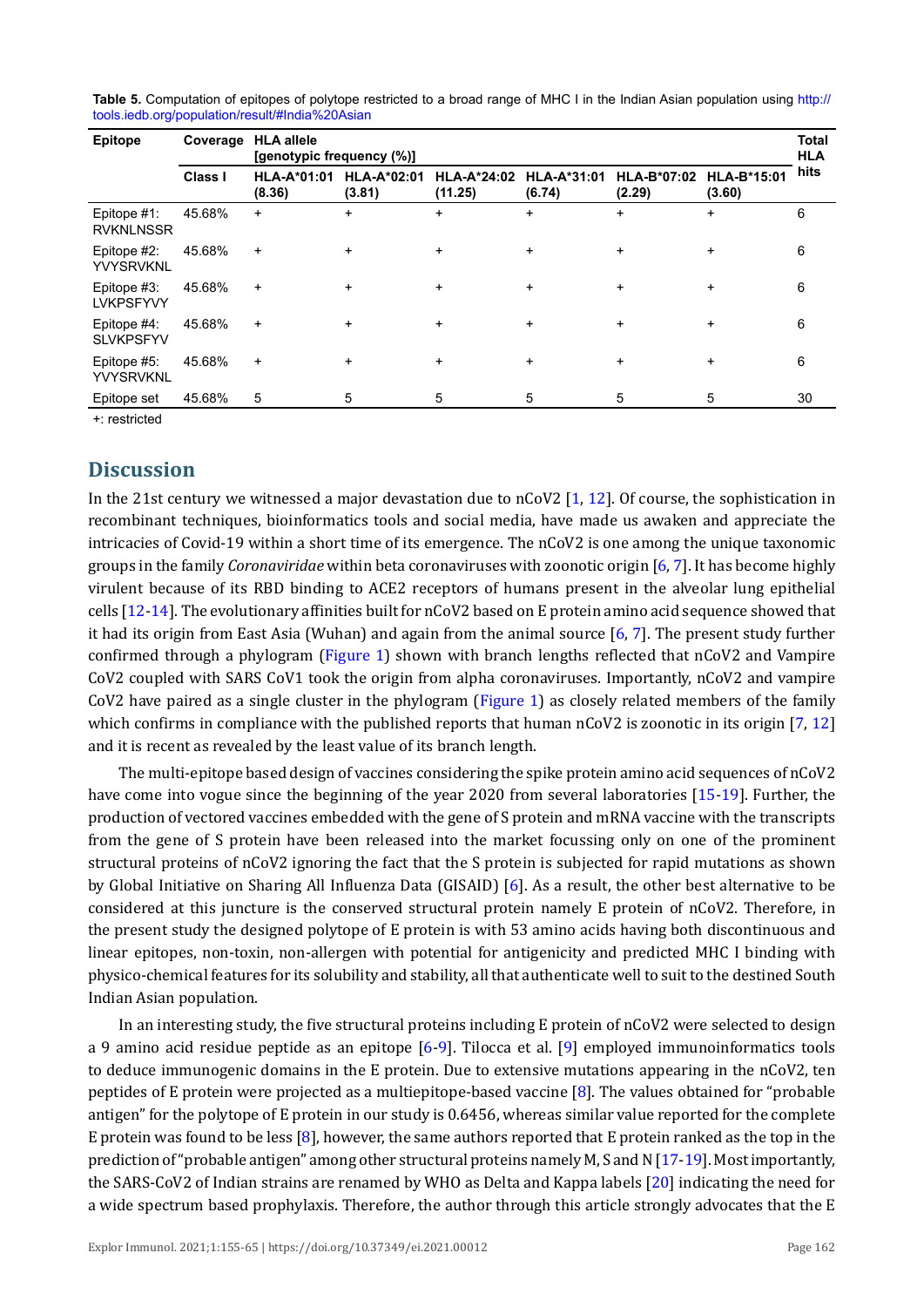protein of nCoV2, containing a highly conserved sequence among the members of the family *Coronaviridae*, for the preparation and formulation of vaccine.

In conclusion, the envelope protein of SARS CoV2 displayed conservancy in its sequence and phylogenetic affinities with SARS CoV1 and vampire CoV2 as evidenced by appearing in one secondary cluster shown in the generated phylogram. The designed polytope of E protein is found as non-allergen, non-toxic and antigenic with the most favoured homology model showing its solubility, stability, MHC I binding and anchoring of the discontinuous and linear epitopes to an antibody. Each predicted epitopes restricted to MHC I alleles, frequently occurring in South Indian Asians, showed its potential as a possible vaccine candidate for formulation.

### **Abbreviations**

Covid-19: coronavirus disease 2019 E: envelope HLA: human leukocyte antigen IEDB: Immune Epitope Database MEGA: Molecular Evolutionary Genetics Analysis MHC: major histocompatibility complex nCoV2: novel coronavirus 2 S: spike SARS CoV: severe acute respiratory syndrome coronavirus

### **Declarations**

### **Acknowledgments**

The author profusely acknowledges the management of Vignan's Foundation for Science, Technology and Research (Deemed to be University) for providing the facility through Centre of Excellence and DST FIST Net-working lab (LSI-576/2013).

#### **Author contributions**

The author contributed solely to the work. The concept developed and content projected in the present article are original and prepared by the author.

#### **Conflicts of interest**

The author declares that the research was conducted in the absence of any commercial or financial relationships that could be construed as a potential conflict of interest.

#### **Ethical approval**

Not applicable.

### **Consent to participate**

Not applicable.

#### **Consent to publication**

Not applicable.

#### **Availability of data and materials**

Available with the author.

### **Funding**

No funding.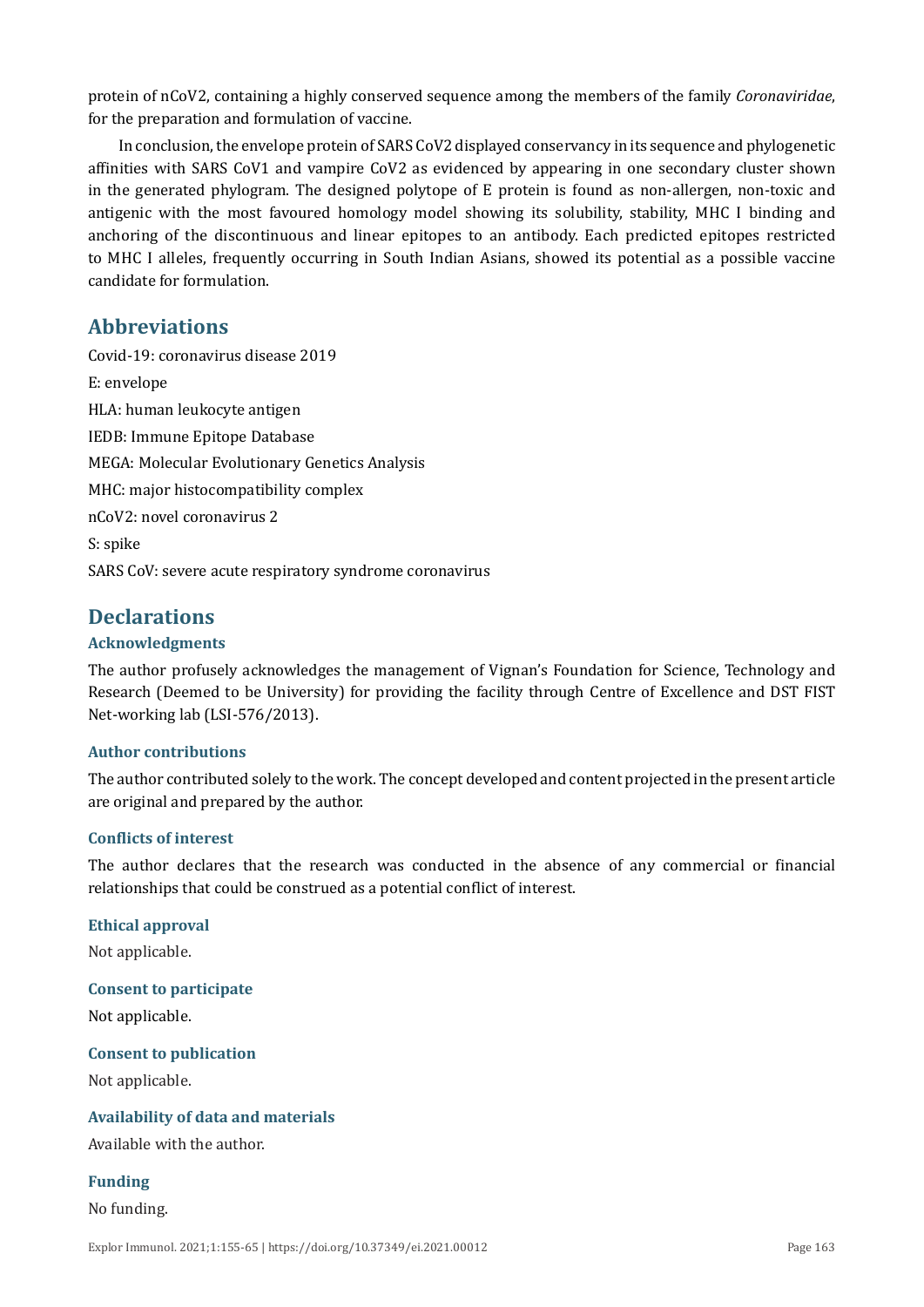### **Copyright**

© The Author(s) 2021.

### **References**

- <span id="page-9-0"></span>1. Alturki SO, Alturki SO, Connors J, Cusimano G, Kutzler MA, Izmirly AM, et al. The 2020 pandemic: current SARS-CoV-2 vaccine development. Front Immunol. 2020;11:1880.
- <span id="page-9-1"></span>2. Charonis SA, Tsilibary EP, Georgopoulos AP. *In silico* investigation of binding affinities between human leukocyte antigen class I molecules and SARS-CoV-2 virus spike and ORF1ab proteins. Explor Immunol. 2021;1:16-26.
- 3. Sreerama K. *In silico* design of multiepitope vaccine candidate against SARS CoV and CoV2. Vaccine Research. 2020;7:61-73.
- <span id="page-9-2"></span>4. Joshi A, Joshi BC, Mannan MA, Kaushik V. Epitope based vaccine prediction for SARS-COV-2 by deploying immuno-informatics approach. Inform Med Unlocked. 2020;19:100338.
- <span id="page-9-3"></span>5. Ou X, Liu Y, Lei X, Li P, Mi D, Ren L, et al. Characterization of spike glycoprotein of SARS-CoV-2 on virus entry and its immune cross-reactivity with SARS-CoV. Nat Commun. 2020;11:1620.
- <span id="page-9-9"></span>6. hCoV-19 Spike Glycoprotein Mutation Surveillance Dashboard [Internet]. GISAID. c2021 - [cited 2021 Jun 1]. Available from: <https://www.gisaid.org/spike>
- <span id="page-9-4"></span>7. Tilocca B, Soggiu A, Musella V, Britti D, Sanguinetti M, Urbani A, et al. Molecular basis of COVID-19 relationships in different species: a one health perspective. Microbes Infect. 2020;22:218-20.
- <span id="page-9-5"></span>8. Abdelmageed MI, Abdelmoneim AH, Mustafa MI, Elfadol NM, Murshed NS, Shantier SW, et al. Design of a multiepitope-based peptide vaccine against the E protein of human COVID-19: an immunoinformatics approach. BioMed Res Int. 2020;2683286.
- <span id="page-9-6"></span>9. Tilocca B, Soggiu A, Sanguinetti M, Babini G, De Maio F, Britti D, et al. Immunoinformatic analysis of the SARS-CoV-2 envelope protein as a strategy to assess cross-protection against COVID-19. Microbes Infect. 2020;22:182-7.
- <span id="page-9-7"></span>10. Kumar S, Stecher G, Li M, Knyaz C, Tamura K. MEGA X: molecular evolutionary genetics analysis across computing platforms. Mol Biol Evol. 2018;35:1547-9.
- <span id="page-9-8"></span>11. Roychoudhury P, Greninger A, Jerome K. Envelope protein [Severe acute respiratory syndrome coronavirus 2]. GenBank: QIS30437.1 [submitted 2020 Mar 28]. Available from: [https://www.ncbi.nlm.](https://www.ncbi.nlm.nih.gov/protein/QIS30437.1) [nih.gov/protein/QIS30437.1](https://www.ncbi.nlm.nih.gov/protein/QIS30437.1)
- <span id="page-9-10"></span>12. Wu F, Zhao S, Yu B, Chen YM, Wang W, Song ZG, et al. A new coronavirus associated with human respiratory disease in China. Nature.2020;579:265-9. Erratum in: Nature. 2020;580:E7.
- 13. Zhang H, Penninger JM, Li Y, Zhong N, Slutsky AS. Angiotensin-converting enzyme 2 (ACE2) as a SARS-CoV-2 receptor: molecular mechanisms and potential therapeutic target. Intensive Care Med. 2020;46:586-90.
- <span id="page-9-11"></span>14. Krupanidhi S, Abraham Peele K, Venkateswarulu TC, Ayyagari VS, Nazneen Bobby M, John Babu D, et al. Screening of phytochemical compounds of *Tinospora cordifolia* for their inhibitory activity on SARS-CoV-2: an *in silico* study. J Biomol Struct Dyn. 2020; [Epub ahead of print].
- <span id="page-9-12"></span>15. Tilocca B, Soggiu A, Sanguinetti M, Musella V, Britti D, Bonizzi L, et al. Comparative computational analysis of SARS-CoV-2 nucleocapsid protein epitopes in taxonomically related coronaviruses. Microbes Infect. 2020;22:188-94.
- 16. Abraham Peele K, Srihansa T, Krupanidhi S, Ayyagari VS, Venkateswarulu TC. Design of multi-epitope vaccine candidate against SARS-CoV-2: a *in-silico* study. J Biomol Struct Dyn. 2021;39:3793-801.
- <span id="page-9-13"></span>17. Ayyagari VS, TC V, Srirama K. Design of a multi-epitope-based vaccine targeting M-protein of SARS-CoV2: an immunoinformatics approach. J Biomol Struct Dyn. 2020; [Epub ahead of print].